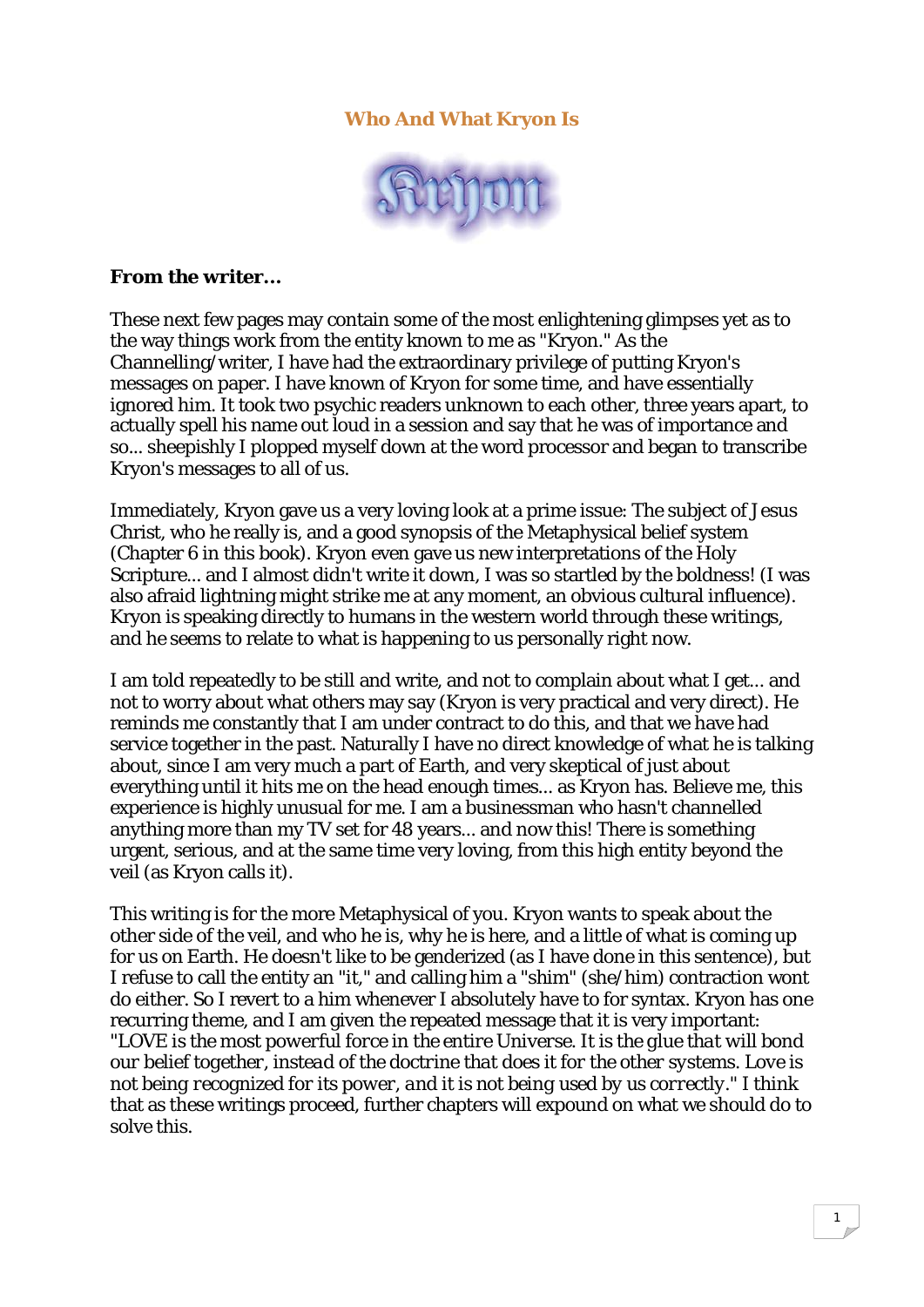If you have no knowledge of the Metaphysical belief system, I suggest you read more about it within the sixth chapter of this book (Jesus Christ – who he really was); otherwise what follows may sound very strange indeed! Those of you with some knowledge of the Universal belief system will be more at home with what is to come.

Kryon wants me to write for the common person, not the one who has been part of the "New Age" movement for years and years. He admonished me very early on to keep the process simple and direct, and has given me good methods in which to do so. Those who have been in the movement for many years wont have any problems with this kind of writing, but Kryon tells me that there may be some resistance from the old timers due to new interpretations. It seems that we are entering a time where information is going to be much clearer. In the past a great deal of information had the right thrust, but the wrong facts, and now we are going to clear some of this up.

This book features the first time that Kryon will come forward and speak in the first person. Within the entire book I am actually typing as it comes, with very little steering correction along the way. I have been very clearly instructed to do this, and to let the grammar fall where it may and the communication flow... the result is a style that is a bit ragged, but you will read it with the same 'first time' spontaneity that it was written.

What follows, therefore, we will both see for the first time... myself as the writer and you as the reader. Most chapters will have writer's notes before them, and each time there will be comments written before the actual Kryon communication.

*Lee Carroll*

...And now, meet Kryon.

#### **Who am I?**

Greetings! I am Kryon, of magnetic service. Each one of you is loved dearly! If you have been brought to a point where you are reading this communication, you are in the right place at the right time. Please continue. I am speaking directly to you.

I speak to you now as clearly as I can through my partner; but I cannot use language as you know it, so the actual words are still being translated through his mind. My communications are actually independent of any language. I speak to you in "thought packages" and "idea groups," translated into your words so that you can understand.

I have chosen this writer for several reasons, the main one being that he agreed to do this before he came in. He has a contract, but as any human he can choose not to do this if he wants. He also intuitively knows that if he doesn't do this, I will probably keep him from sleeping for about 50 years. The other reason for my choice is that he has no former training of the Metaphysical system. That is, he has not studied it or read associated books. This creates an unbiased area for my thought packages to land. This is his ninth year of growth and awareness, and it is now appropriate for him to follow his action opportunity. He is uncomfortable to be writing about himself, so I will continue.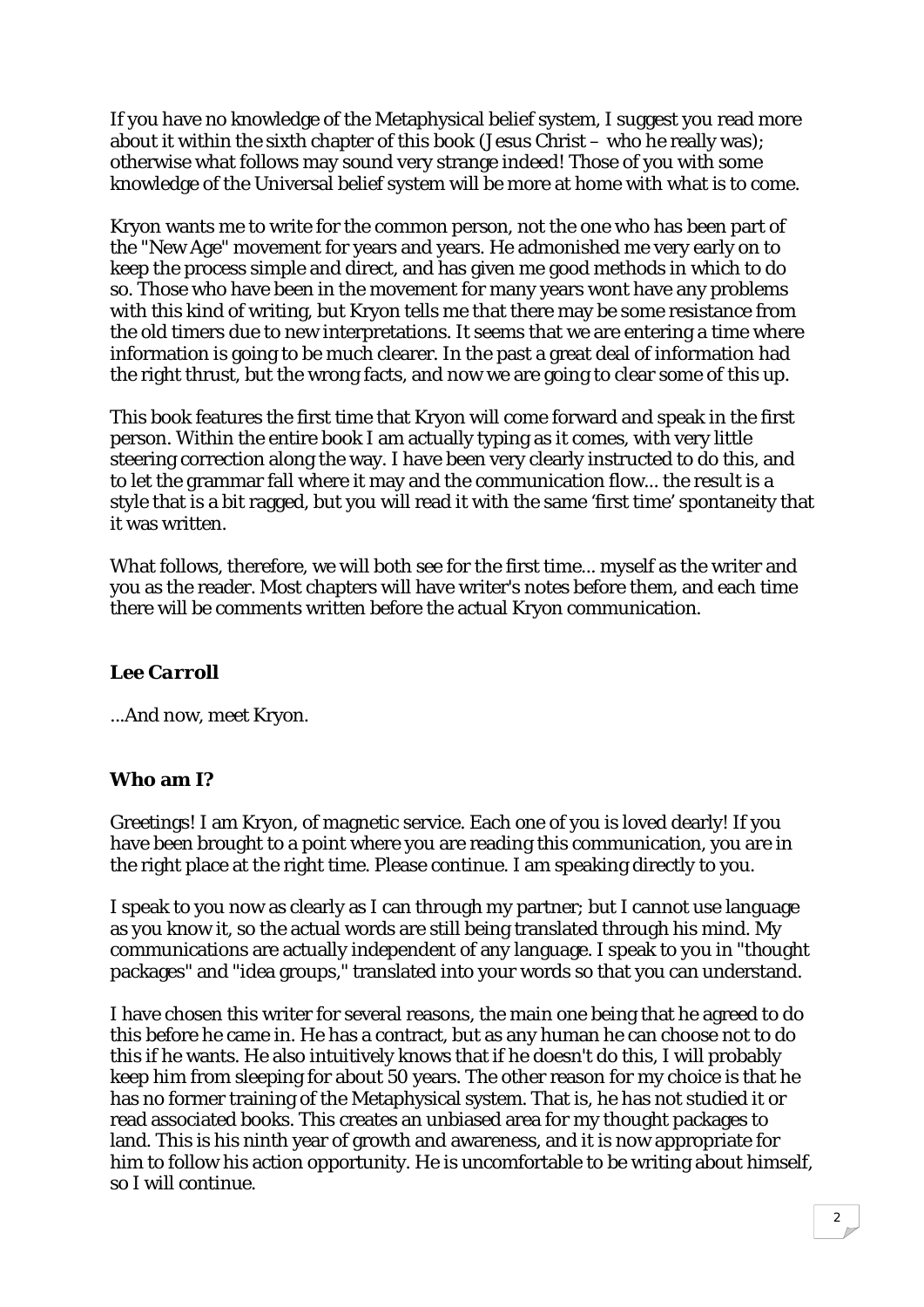My name isn't really Kryon, and I am not a man. I wish I could impart to you what it is like to be the entity that I am, but there are basic human implants of psychological restriction that simply will not let you understand. I will expound on this later. My *name* is a "thought group" or "energy package" that surrounds me and is recognizable by all other entities. This same package is sent in my communications and identifies me at all times. I am constantly in communications with all – please simply accept this. The spelling of my name I gave to those who needed it came in a thought package and is as close to my TONE sound as I could get for your language. There is really much more to my name than the sound, and I would really like you to be able to "feel" it; but you are unable at this time.

My name energy package (which is different than my communications energy package) consists of three parts: (1) TONE – What you perceive as sound, but is perceived here in a non auditory fashion, (2) LIGHT FREQUENCY – what you perceive as light and color, and (3) FORM – what you perceive as shapes and designs. It is presented singularly as one package, and perceived in a way which is not significant to you at this time. Most of my name package is out of the range of any of your human senses.

This is very difficult to explain. It would be like explaining your colors to a sightless human. You have not been given the receptors that will give the understanding as to how I am perceived, and this is as it should be.

It is very interesting to me that those humans "in touch" with this side of the veil for many years have not really put this energy package together yet. Your restrictive implant design is responsible for your two-dimensional reasoning, but those with balance should have been able to put this together before now. It's time to begin! You have many enlightened writings about the meanings of color, light, sound and shape design... and you recognize their significance. But you must think three dimensionally about these things, and put them together for them to be truly meaningful. To many these items separately just seem as loose knowledge, and are passively interesting. When you put them together and start to work with them, they will become alive with energy. Believe it! It is how things work.

#### **What am I?**

I am of magnetic service. This means two things to you, and I will start with the latter: service. My entity is one of service. I have never been a human or anything else but Kryon. My entire purpose is to serve in a specified capacity the "schools" throughout the universe where the entities such as yourselves are located. There are many schools of various levels, some that are lower and some higher than your own.

There are many kinds of entities, but the number is always the same. We are constant, and reflect the whole at all times. You are a very important part of the whole, and you are very special. You have elected to be the ones to bring the frequency of the whole to a higher level. This process is very interesting, and requires sacrifice and work. When you are on my side of the veil, there are many things which become logical and clear that make no sense whatsoever to you now. But the process of living, dying, working and experiencing the lessons of humanity is a staple to the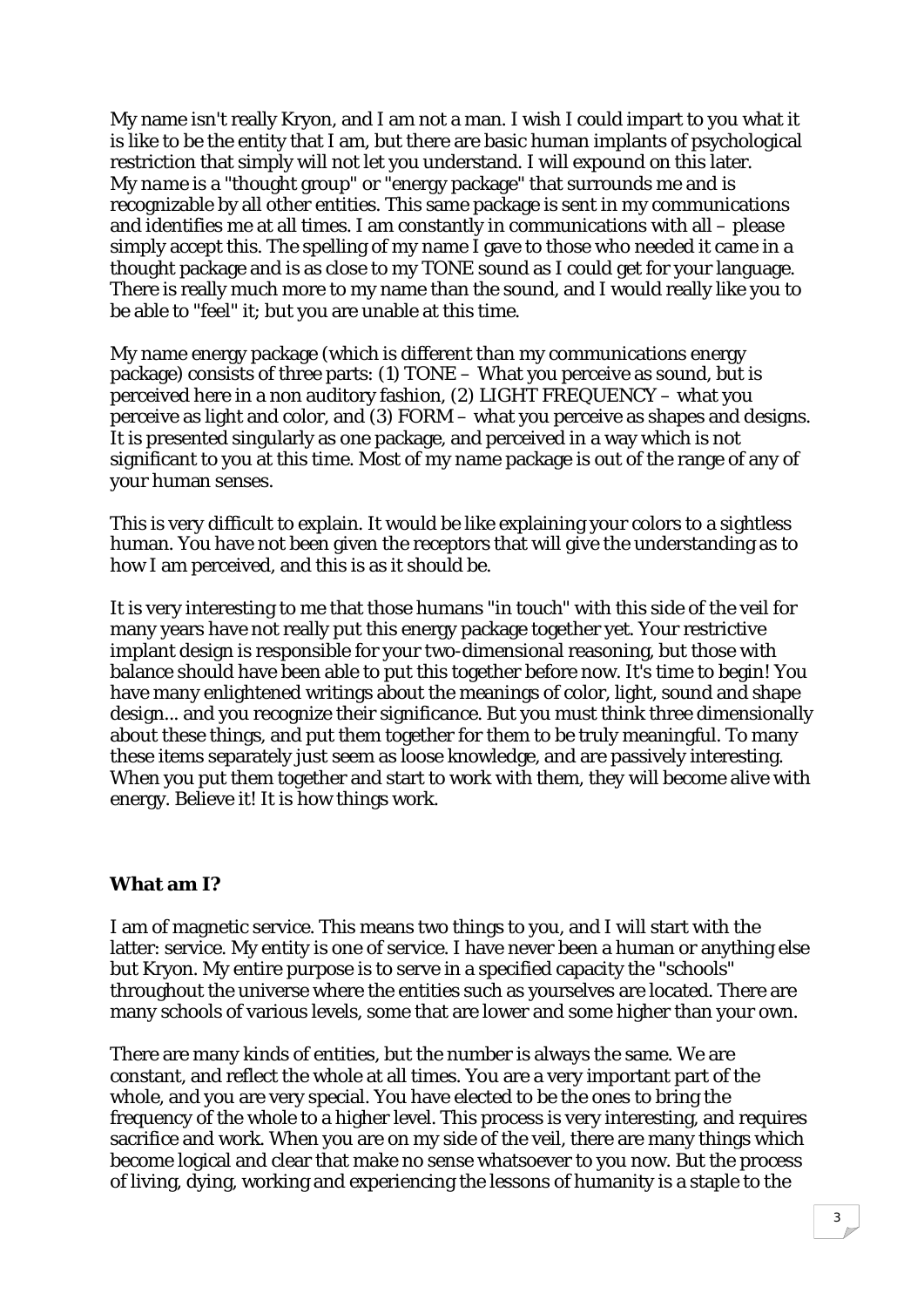final goal of our entire existence, and your process at this time is the most exciting of all. I will explain this as I continue.

Those such as myself who are in service have elected to work for the rest of you. There are many more of us in service than those of you in lesson, and there are many, many kinds of service. There are entities directly assigned to each of you. These entities move on as you reach different levels. Some never move on, and you have them for life. All of them are assigned for service to you directly.

To make things really complex for you, but quite logical and simple from my point of view, is the fact that your planet is the home for several kinds of schools simultaneous to your own that you are totally unaware of. That is, there are other entities that interact with you in an odd way which becomes their own school! You are their test! Some of the other biology you observe on Earth are really entities also, but you think of them as lower intelligence. Also there are ethereal entities that are with you that are working their way through lessons, and you perceive them as ghosts or apparitions, not to be confused with the apparitions that are assigned to you for service.

All of us in service celebrate you and your work. Many of you started in service, and elected to change. Some of you were invited to change, and did so willingly. The decisions of the whole always match the will of the individual. Love is the power source and it is of singular origin.

We are all linked together. We are the great "I AM" as your scriptures call God. When I send the message "**I AM** Kryon," there is a communication that I belong to the whole, and my signature is **Kryon**. We are God. You are a piece of God, and you have the power to become as high on your side of the veil as you were before you came... and you are loved without measure. You are each high entities of your own who have agreed to be exactly where you are before you ever got where you are. We are all collective in spirit, even while you are on Earth, veiled from truth. Although we are collective, LOVE is singular and is of one origin, or focus. This may seem confusing, but consider it a fact that is of primary importance, so that you understand that it is special for your current time.

#### **Who are You?**

Before I continue to speak about my work for you, I must stop to try to explain why some of you are not believing anything you are reading right now. Formerly in another communication I spoke about an analogy where you as humans try to explain the workings of a complex piece of equipment to an Earth animal. This is very similar to me trying to explain anything of what is happening over on this side, to you on the other. This is as it should be, and is proper. In fact, a great deal of work has gone into making it so! Your power of intuition and discernment are the only things which will give you the choice to stop reading this or not, because everything else you own biologically has been tampered with! As I spoke of earlier, you have implants that will never let you understand this side of the veil on a reasoning level. There is only one way you can begin to understand, and it must be done by balancing your biology with your spirituality. You see, your spiritual side is pure and unaffected, and is still intact without restriction. With a balance of the power of your spiritual side, your biological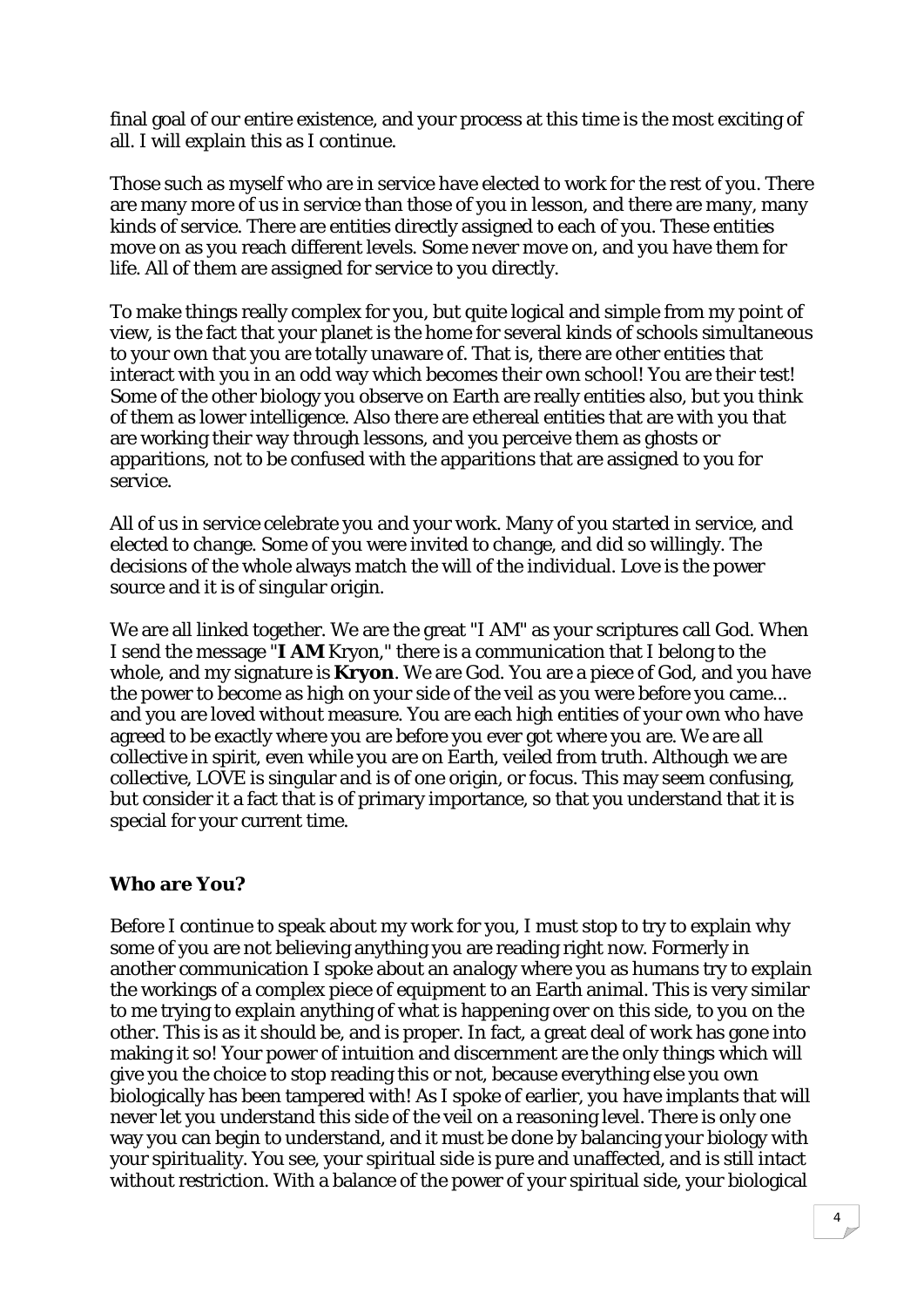(biological mind and physical body) structure will no longer be limited in scope of understanding. Many of you are calling this balance "enlightenment."

I want to give you an example of your limitations, but this is not to make you feel inferior (because you are not!). It is as an exercise in reason and logic to apply to what I am telling you. Each human is implanted with many limitations and restraints of conscious thought. For instance, you are all implanted with the feeling that everything must have a start and an end, a beginning and completion. If I told you that something always "was," you would have a difficult time with that. If I told you something always "was," and always "will be," you might say you understand... but you can't. You are implanted with this restriction, and you conceive everything as having a start. I cannot suddenly give you a bypass to this restriction, but I can cause you to question your perception by asking you to consider the following: Imagine you are now standing inside a large bubble. Can you show me where the bubble starts and ends? ... or perhaps how it originated? How can the interior of a sphere have a beginning? It's three dimensional! If you now take a pen and draw a line all around the inside of the bubble, you are showing yourself my lesson. You are creating for yourself a beginning and an end point (where you start your line and where you end it) in an environment that had none to begin with. You are actually superimposing your limitations on something that has none. This is what has been done for you. You have been biased to be two-dimensional in a three dimensional space, and all your thinking reflects this. You are also driven to constantly look for creation... which is your implant at work.

This is also related to the other basic restriction you are given: You perceive time as linear and constant, with only two dimensions, forward and back. Because it never pauses, you can never be in the "now." It is only in the last few generations that you have realized that time is relative (is not actually constant), but you still have no concept of its third dimension. If I told you that time as you know it doesn't exist at all, you would probably laugh out loud... Well, start laughing. The whole concept as you understand it was created for you to allow for your lessons, and to give you a linear, consistent platform on which to exist while you learn. Constant "reliable" time is an Earth concept. On the side where I am there is a very different kind of time, and everything is in the "now." Its third dimension is vertical. As in the bubble, there is no past or future, only now. Everything reflects to a center point, exactly where you are in the bubble.

With all of your scientific endeavors, you have been restricted to two dimensional thinking. You have not yet discovered the balance I spoke of, and have not related it to science. The spiritual sciences of the universe are logical, predictable, and are based on numbers and formulas that always work. It is a marriage of the physical and the spiritual, and proper implementation brings about consistent, observable changes. This is my service, and I know of these things. What you are missing is the balance with the spiritual part that will enable your science to leap forward in a spectacular manner when you achieve this balance.

As humanity proceeds in the next few years, you will be given the opportunity to see the results of the marriage of the physical, mental, and spiritual to achieve real science. You currently do not have real science, only two dimensional science... human science, not universal science.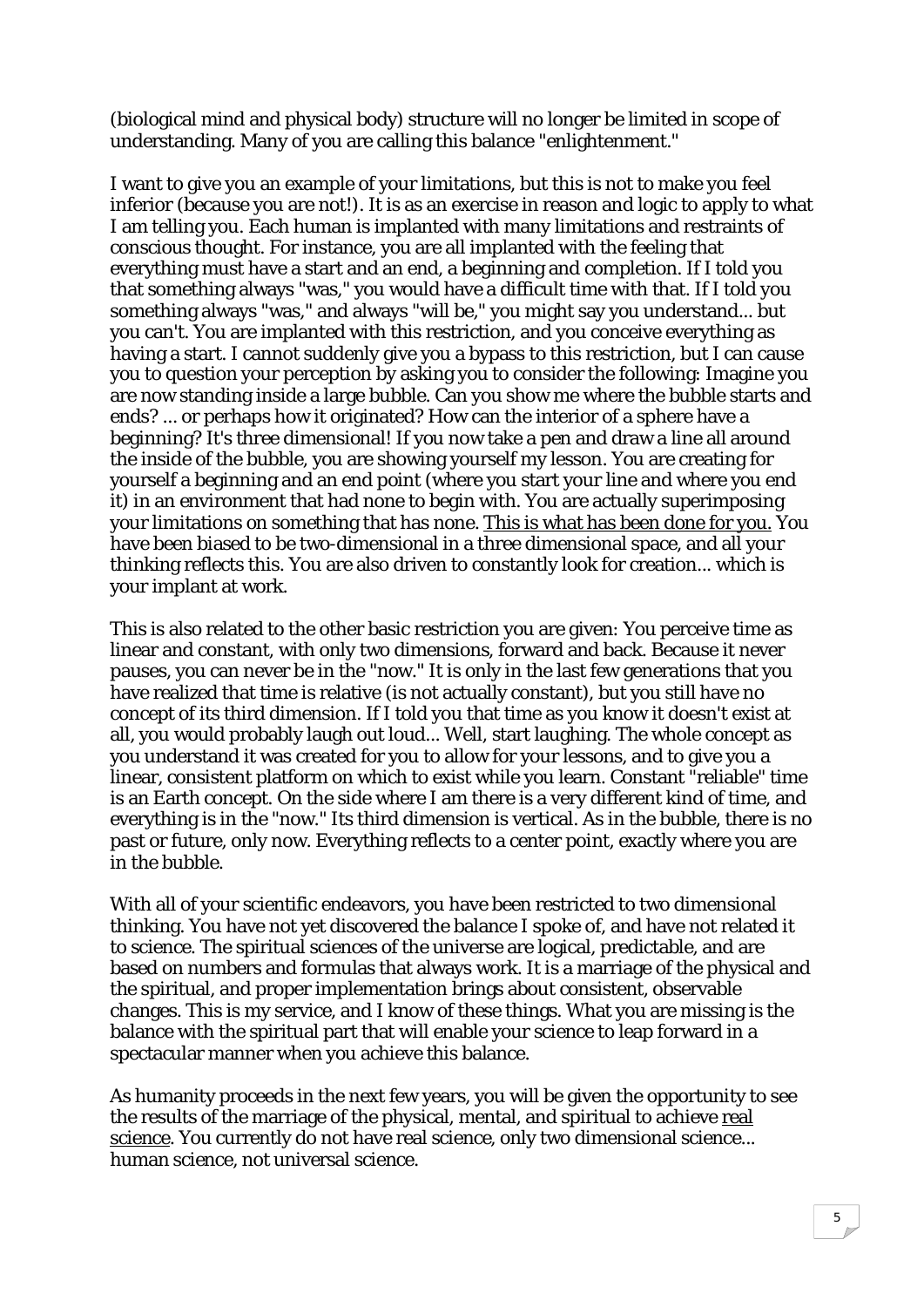The missing part, being the spiritual, has been shunned by your scientists all these hundreds of years as nonscientific. This is ironic in that the spiritual is where the real power and understanding is! You will never achieve sustained space travel without it. You will also never be able to alter or understand gravity, and most important, the transmutation of matter will never be yours without it. Imagine... how would you like to neutralize all your atomic waste, so that a child could play with it, as sand. It's not difficult to do, but it requires skills that you have not yet used, but that you now have the power and permission to develop. You have earned these things!

From my standpoint the power you have never used yet is in my domain. You have absolutely enormous raw power resources that exist through the understanding and regulated use of the magnetic fields of your planet. All the energy you ever need is there, not to mention the secret of passive flight using the magnetic grids. But you will not be able to understand it without balanced three dimensional science.

At this point humans are as tiny molecules on a giant magnet, a magnet which is able to move things with enormous force if called on, but humans are only able to see far enough to dig tiny holes in the surface and suck out minuscule pieces of iron to burn for heat and power. You are like ants on a generator, wishing for electricity. The forest has eluded you, while you concentrate on consuming one leaf for fuel!

Have you noticed the recurring theme of the **power of three**? There is no "magic" here as you call it, just universal logic. The number three vibration emanates power and energy. Balance of the "three" is necessary for you to proceed with enlightenment (physical, mental and spiritual). Knowledge in science of the three is necessary for you to use the real power at your disposal, and unlock the remaining scientific secrets left to you. Three also transmutes to "one" when used. This is difficult to explain, but consider mixing three dormant parts to create one active one, and you will understand it better. Much of your western religion is based around the three God parts combined into one Godhead. This information is a bit modified from its true meaning, but still accurate in concept of the power of three combining to make the one.

I have also told you of the three parts to my name. Together they communicate my "signature," and apart they are meaningless. Three is very important, and is constant throughout the universe.

Also of mild interest: if you take the letters of my TONE name KRYON, and assign a western alphabet number to each of the letters  $-A=1$  B=2 Z=26 etc., then add up the numbers, you will result in the number 83, which then adds to create **11**. This is significant, and describes who I am even better to those of you who have intuitive knowledge of number meanings. This is why I chose the spelling in your language. *The spelling of my name was not supplied by your writer*. This number **11** will tell you of my character. When you multiply this number by the power vibration 3, it results in **33**, and will give you insight as to my SERVICE. I will give you an important power formula: **9944**. Your discernment and intuition will eventually lead you to the meaning of this, but it is important in the transmutation of energy.

My service to you is not to train you in these things. I spoke of the fact that I am of magnetic service. Others are here in service to help you with the procedures of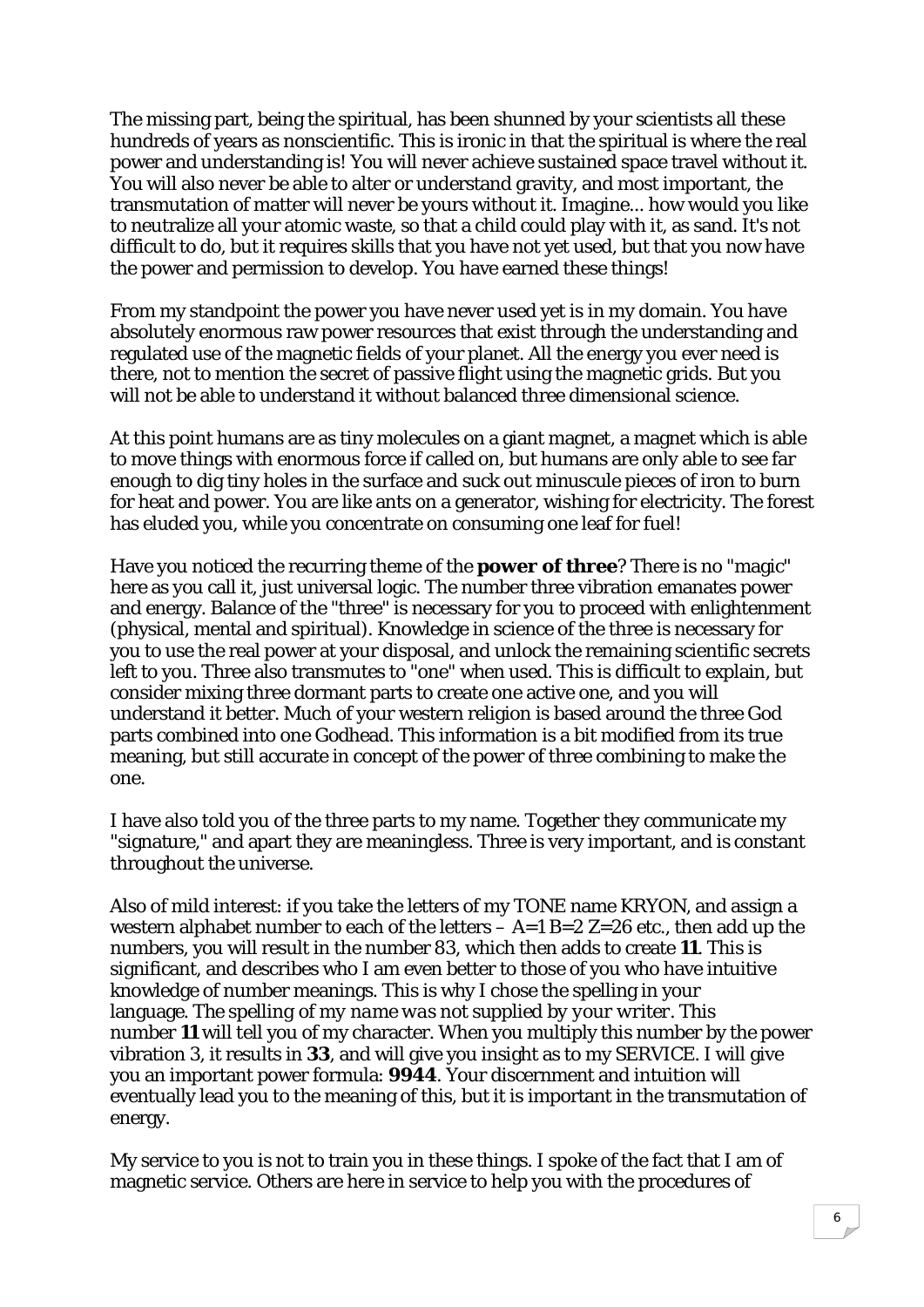balance, and the details you will need. All of us are here in love.

### **Why am I here?**

Before I can tell you exactly why I am here, I must explain more about the way things work for you. You will then understand more about my service, and why I am here.

Many of you are reading this now with the hopes of gleaning something precious, perhaps something meaningful– something that comes from a longing in your soul to know the truth about things. This is your freshly awakened sense of spirituality: You recognize that there is something more to life than simply feeding yourself and protecting yourself from perishing (another implant). Perhaps you have always felt there was something more, but had no idea what it could be. You are experiencing a gradual change of consciousness, which you have earned, and it is appropriate for your time. Continue your search. It will lead to what you really are longing for: peace of mind through the power of Love.

Humans have always searched for God. This is simply a home- sickness that reflects the absence of your connection to communication while you are in lesson. It is a basic cellular desire, and is global.

Things are beginning to change, and that's why I'm here. The old Earth, middle Earth, and new Earth refer to three basic consciousness levels of humans (not to be confused with time dispensations of human making) over the earthly time since the beginnings of the "in lesson" entities on Earth. We are now coming to the fourth level, which has tremendous potential and will be the last. It is the age of responsibility, or enlightenment. It is where you finally take charge.

There is one reason for all of your existence on Earth: You are in lesson for the purpose of raising the vibration of the whole. This is the overall reason, and is not fully explainable to you at this time. Your endeavors while in lesson create energy through your incarnations and subsequent elevation of the Earth consciousness. This energy is valuable to the whole, and transmutes negativity. Negativity is the "absence of enlightenment," and if left unchecked, will be found more and more unless we have those of you throughout the universe constantly in lesson. You therefore are instrumental in changing something very large and complex. Please accept this. There isn't much more you will be given about this while you are on Earth. This is not planetary information, but universal information.

Closer to home, on a planetary level, your challenge was to start without any enlightenment at all, and gradually work through multiple lessons and incarnations to a fully enlightened state. You are on the path so far, and are quickly approaching the end of the whole cycle. Again, your endeavors though this process actually create energy for the rest of us.

Most important, as humans you are to live through many experiences during lifetimes of expression, creating the energy needed to bring the vibration of the planetary consciousness to its highest attainable level. While doing this, each century was supposed to also bring an overall shift of spiritual enlightenment... and so far it has. Twenty centuries ago, you in the "first world" earned the gift of the great master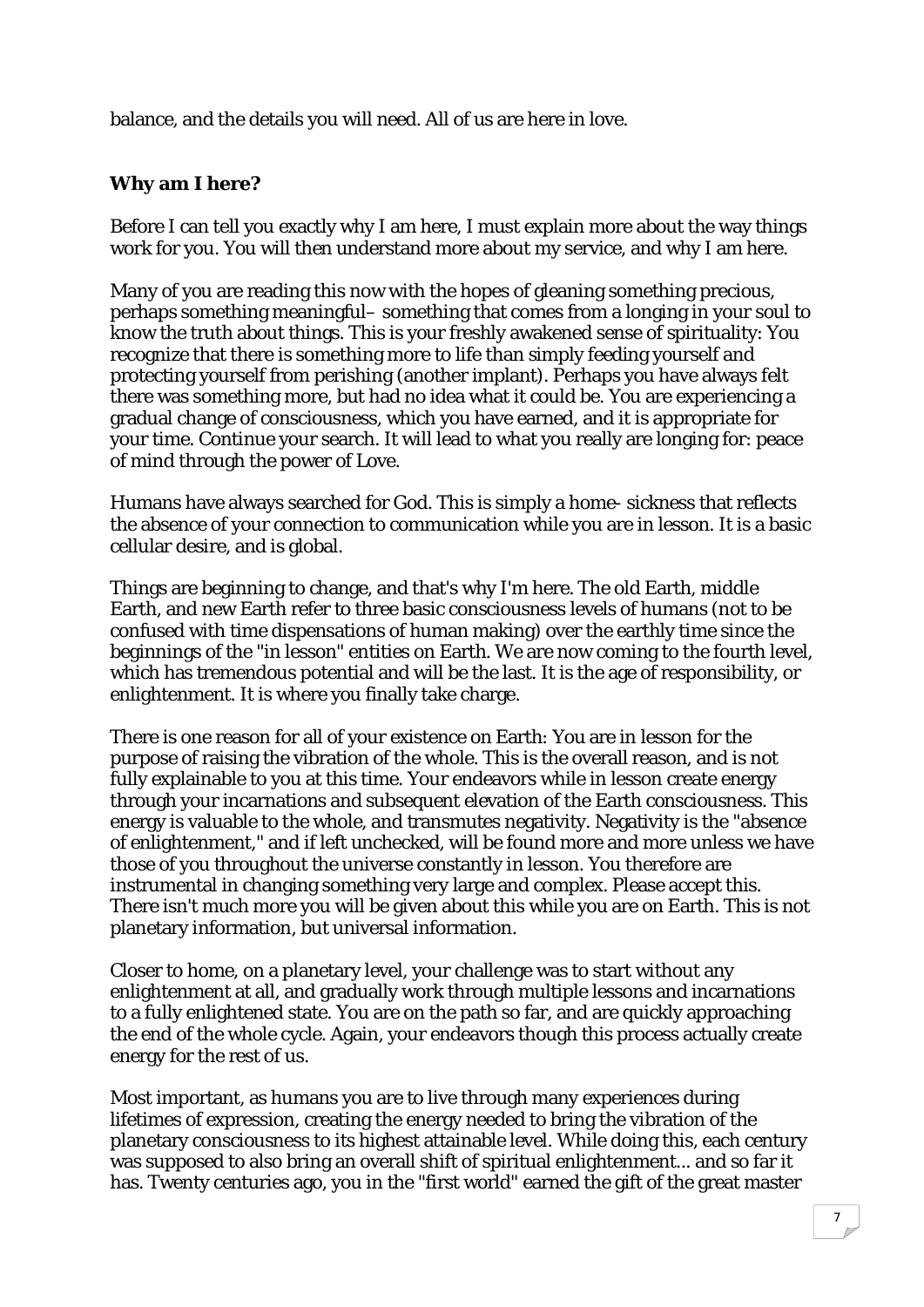Jesus. This entity is also in service, and is known by all of us throughout the universe as one of the highest vibrations in service. The visit caused a great deal of spiritual activity on Earth, and has had repercussions ever since. My first message to my partner explained this, and also it explained Jesus' message with more clarity than I do here.

Other parts of the Earth also received knowledge through other great masters in service during these times. Various cultures received the "truth" at various times as they were ready, but it was a global effort. The knowledge that they all imparted was about your power as spiritual beings, and your relationship to the universe. At that time, you were all invited to carry the full enlightened "piece of God" with you at all times, and start your final expressions as enlightened entities on Earth.

Centuries before that you were not even able to contain the full "charge" of your entity, and could not carry it around with you! Only part of it. Energy centers and temples contained the balance of your collective power. One of your long enduring transient cultures even carried the energy with them from place to place. The significance of the temples in very ancient Earth history were much higher than today, since they were indeed the spiritual power centers... and had physical manifestations to show it.

Currently, when you incarnate into the Earth plane each time, there is a brief rest where you meet and communicate with the whole, and plan for your next expression or lesson. Your plan is often determined directly by what happened during the last expression. You have called this karma. You form a contract, or plan on what will be learned and experienced as you begin the next expression. Quite often you incarnate only for a brief time, dying while a child, or being terminated early through illness or accident. This may seem cruel to you, or an illogical thing for you to agree to do, but it is appropriate and it is correct for the whole. The timing of when you again incarnate is determined by the lesson group around you, some still on Earth, and some not. Sometimes your incarnation is almost entirely for the expression of another, and is quick.

This would seem to indicate that there is some type of predestination at work. There is not. Believe it! This is much misunderstood.

All incarnations are as clean slates with a purpose overlay (karma) and various "doors" of action offered during the cycle (contract plan). The karma may or may not be satisfied. If it is not, then there will be another opportunity through another expression (incarnation). An individual may or may not open any of the doors of action offered by the contract; it is up to the individual, and where her or his growth is at the time. All of this interrelates to the other entities around your expression. As a planetary group you have gone through many of the correct doors. You have done this collectively on your side of the veil, and it has resulted in an elevation of the whole. Again, you are to be congratulated. I can attest that this is not always the case in the universe. You had several opportunities to fail, and came through it well.

**About my work:** Magnetic fields are very significant to your biology! In addition, magnetic fields can (and do) affect your spiritual consciousness. The magnetic field of your planet is necessary for your biological health, and is fine tuned to fit within your spiritual scheme.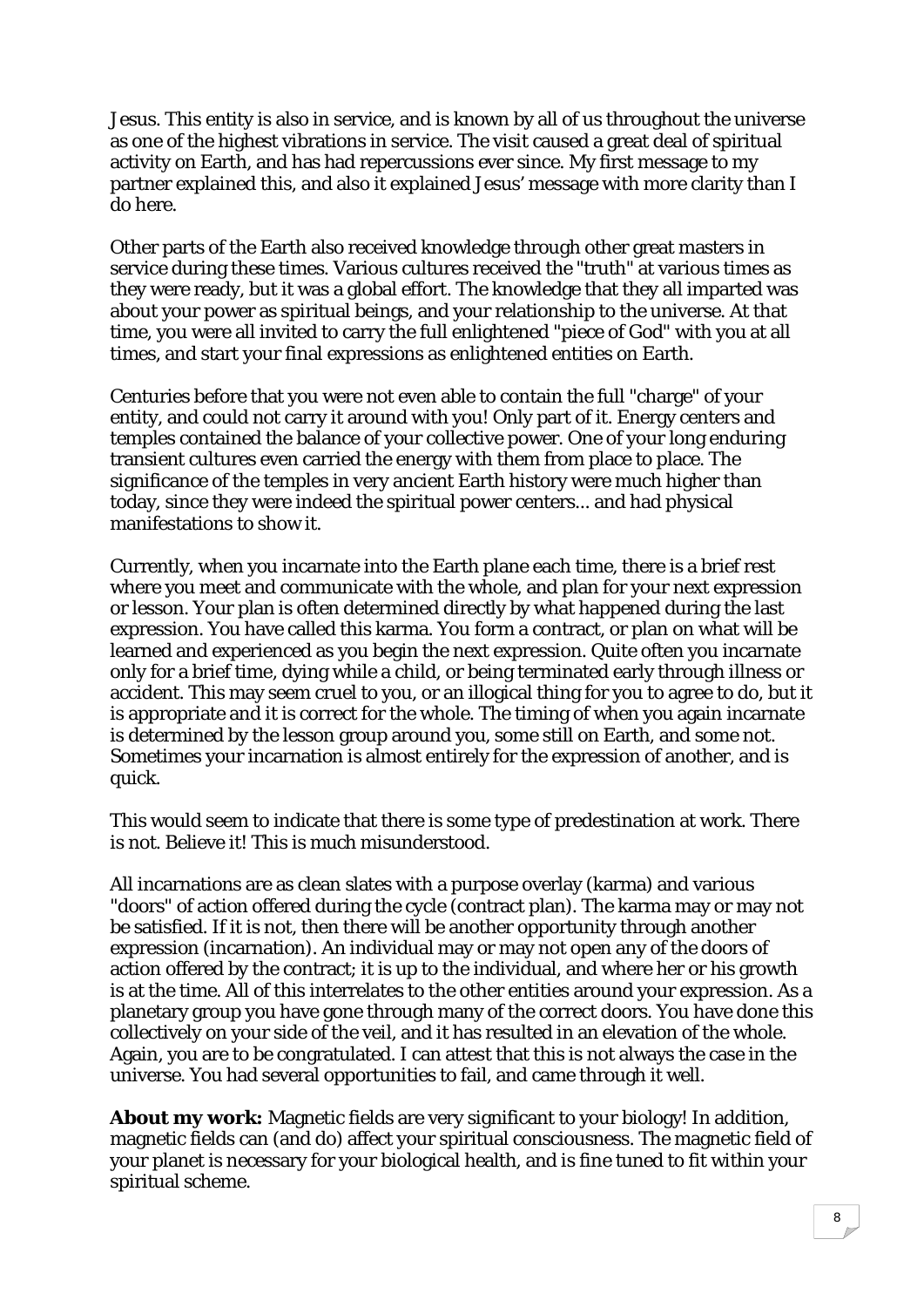The magnetic field of your planet was carefully placed for your health – and your lessons. Look around you. What other planets do you find with magnetic fields? [Not just in your solar system]. It is not a natural occurring force. It was placed purposefully and carefully. You have not been able to leave your planet far enough or long enough to realize this fact, but when you do, you must carry a field with you to continue sanity and health, and it must be correct. This is basic for humans. If you find another planet with a magnetic field, it is a prime suspect for biological life, or its arrival in the future, or a "marker" that there used to be life there. No matter what the actual biology of the life form, it will have to be polarized to have a spiritual significance. Note this: the farther that the magnetic field is aligned from the axis of the planetary spin, the more enlightened is the life form. This is just part of the process, and a signal to look for.

Electricity is all around you, and you already are beginning to notice the negative effects of artificially created magnetic fields on your health. All artificial magnetic fields should be shielded from your body. You have the technology for this and should protect yourself. Some of the diseases that are typical only to your affluent western society are a direct result of many artificial magnetic fields around you.

For years you have understood that the basic thought processes of your minds were electric (and therefore had magnetic properties). So also you understand that your entire biology, from nerves to muscles, are electrochemical in their function. Every organ in your body is "balanced" magnetically (polarized) and is sensitive to outside fields. Troubles with brain, thyroid, heart, kidney and adrenals are suspects for magnetic disturbance. Psychics are "reading" your own personal magnetic field (you all have one). More accurately, they are perceiving the balance of your field. And your science doctors routinely attach wires to your body to record your electromagnetic impulses.

Please understand that the best thing you can do for yourself is to shield yourself. Let the magnetic properties of the planet do the job for your health. Do not use artificial methods to try to create balance. Stay away from large static magnets, or electrically energized magnets. Very important: examine where you sleep, and remove magnetic devices from you by at least 3 meters. This could be electric clocks (plugged into your electric power), television sets, sound playback and recording devices, loudspeakers, heating devices, and fans. Never use an electric cover device for heating yourself. Do not use a heating device in a water-filled sleeping containment area. All equipment you use that has a motor should never be continuously next to you, and should be shielded. Make certain that your artificial power carriers and distribution devices are not running directly over or next to your sleeping quarters.

Something that should have been obvious to you was again shielded by your implants: Magnetism is the "couch" that human consciousness & biology has been sitting in for its entire existence. It is mathematical and it has been designed (it also interrelates to your implant system). If you had realized this, and given it credibility on your planet earlier, many of your diseases would now be understood and dormant. You must balance magnetically what you put in your bodies! How has this escaped you? Would you carry large magnets into a fine-tuned, polarized area? The immunity disease you are now fighting on Earth is magnetically controllable. Spend some time altering its magnetic properties and watch what happens. Repolarize it and test its virility. You may be surprised.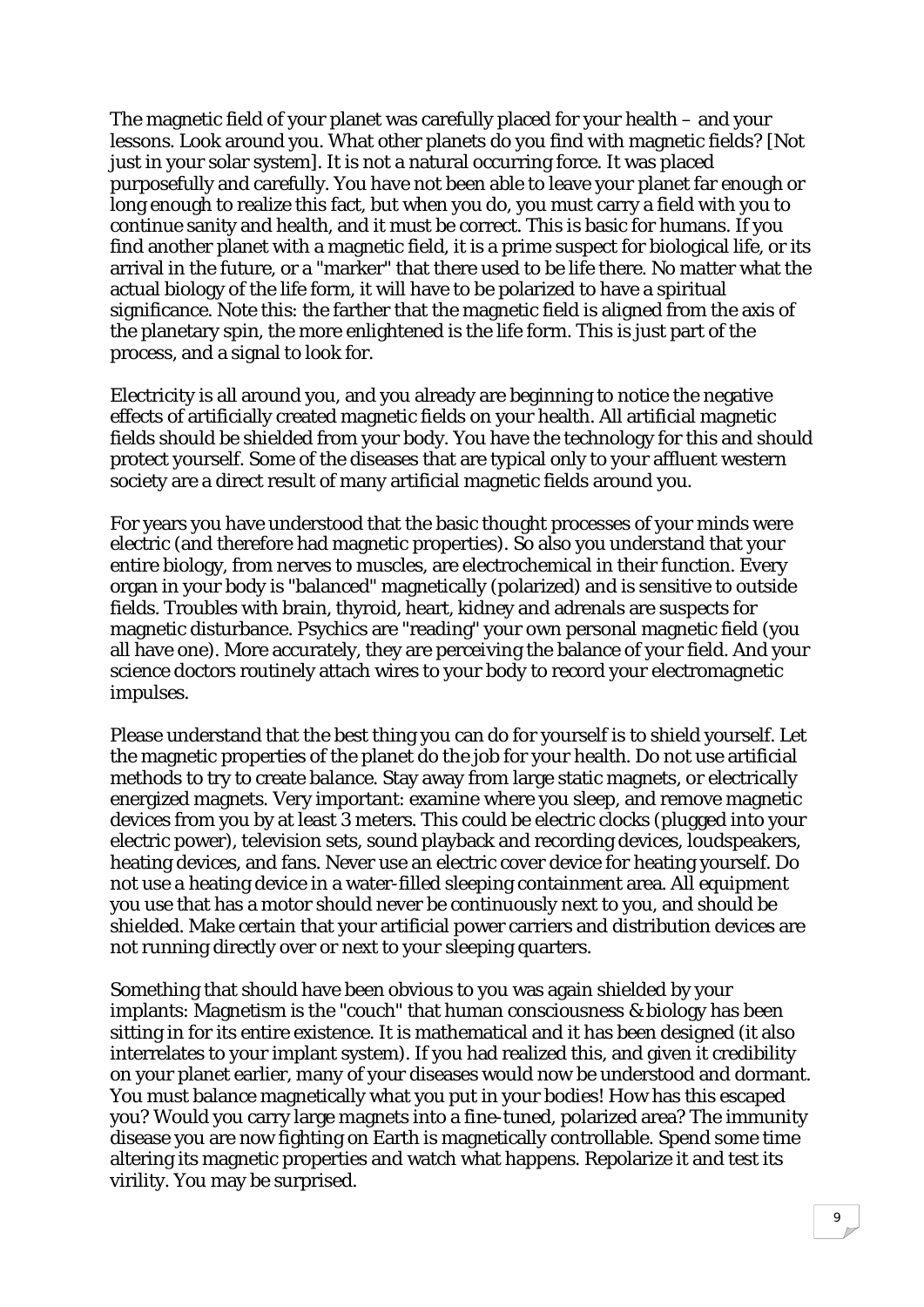With all this, are you then surprised when I inform you of the importance of the Earth's magnetic field on you?

I am Kryon of magnetic service. I have created the magnetic grid system of your planet. The creation of your grid system took eons of Earth time. It was balanced and rebalanced to match the physical vibrations of your evolving planet. During the time I was initially here, what you now perceive as positive and negative Earth polarity was altered many times. Your science can prove this; look for soil strata that will show multiple "flips" of north and south polarity of the Earth during its development. (The Earth did not flip; only the polarity). All of this took place before you were allowed to exist. Your writer assisted me and was of magnetic service at that time. His connection to me is part of the reason I am speaking through him now.

I have been here two other times since, for major global adjustment. This is my third adjustment, and my fourth and final visit. The last two times I was here, it was necessary and appropriate to make a global adjustment to accommodate your growth. In each case, humanity was terminated for this purpose. A few entities remained in each case to propagate the biology.

This may sound harsh to you, but it was correct and done in perfect harmony and love. All of you agreed to it beforehand, and it was a celebration, for it represented milestones in Earth growth! I am not here to tell you that my third adjustment will require your termination, but without some understanding many of you will terminate yourselves anyway. This third adjustment has already begun... and those of you who follow such things as the movement of magnetic north will know what I am talking about.

#### **About The End Times**

Many of you who are in touch with my side of the veil have foreseen what I am doing; but because the communication was difficult at best, you have not seen the correct plan. The information was correct, but the thought packages you received brought you to conclusions based on partial understanding that do not represent the actual facts. Your psychic visions were of some kind of tilting of the Earth. Nothing of this kind of thing is eminent. Even a very slight tilt of the Earth at this time would result in cataclysmic destruction of humanity. Oceans would spill onto landmasses, the Earth's crust would buckle violently, the moon would tug at newly exposed weaker areas and literally churn up the surface, and your weather would change dramatically. New active volcanoes would pop up everywhere, and humanity would end. How do I know this? I watched the process the first time! Certainly there will be floods and quakes and eruptions in your future... some will be a reaction to my new work, but these will not terminate the population. They will be in unusual places, however.

Use the discernment and intuition that is yours at your cellular level. Your higher consciousness "God self" will serve you for an answer: Do you think that humankind has been brought to the end of this cycle of higher consciousness enlightenment through entire Earth history to be snuffed by a wave or a boulder? Quite a graduation don't you think?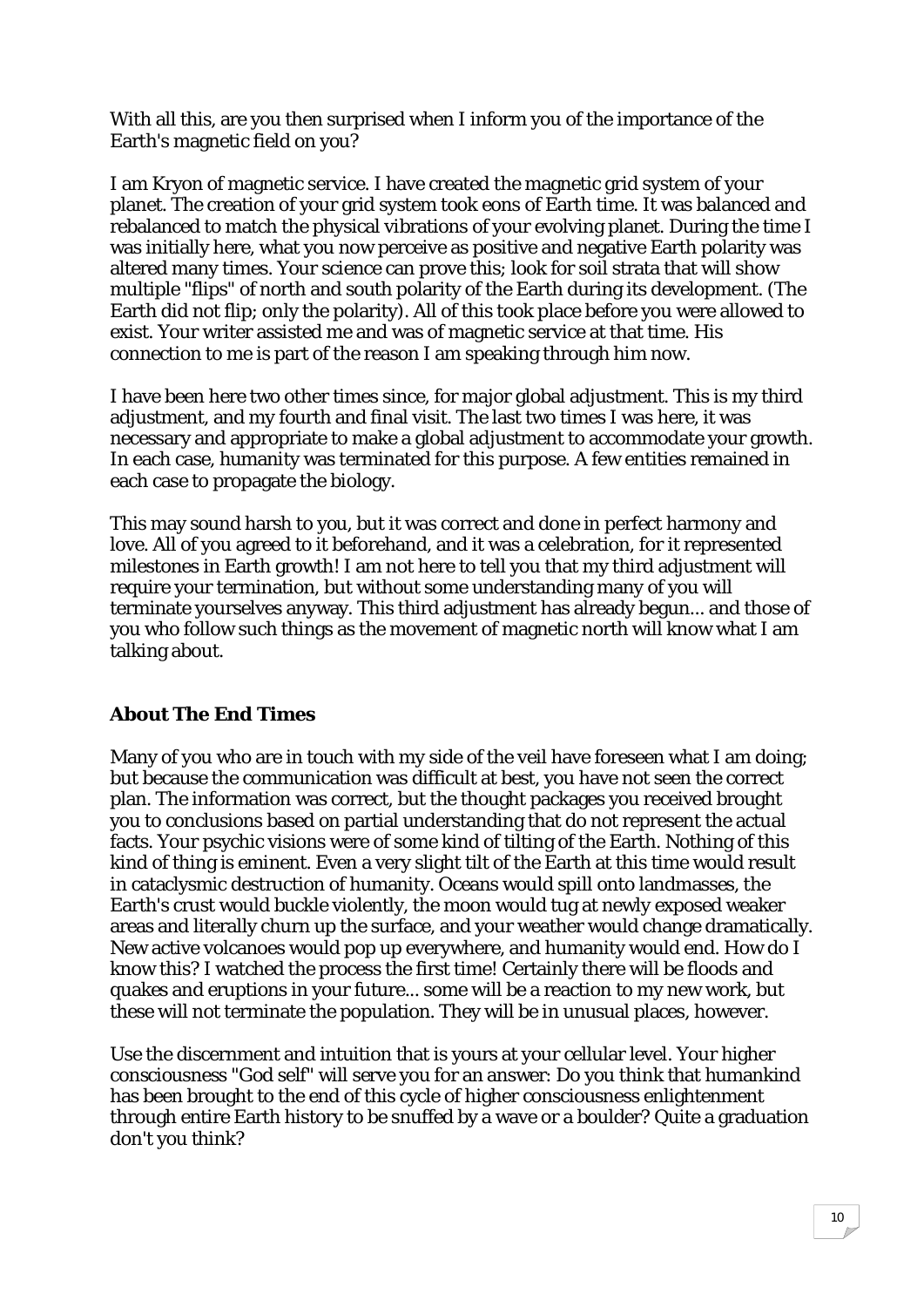No. The tilt that has been foreseen is my job. It is a magnetic tilt, and will be the realignment of the grid system of the Earth to provide for your final time. Basically, you will be provided with a magnetically correct overlay for humans of balanced enlightenment to exist and live. Your magnetic north will no longer line up with polar north. It really never has that you know of, but its tilt will now become significant.

So why is this important? The importance is that those who are not ready will not be able to deal with it. Some will stay, and those who can't will reincarnate and reemerge with the correct alignment. What this will do to your society is the negative part of my message.

My process will take ten to twelve Earth years to accomplish. From now through the year 2002 will be the gradual change. Around the year 1999 you should know exactly of what I am speaking. Governments are run by men of power... not all of them are enlightened. Their inability to deal with the consciousness alteration could imbalance them, and the result could be chaos.

You will note that I said "could be." This is where you get your real opportunity to make a change. As the grids adjust over the next years, you will be given more enlightenment. As I told you earlier, your restrictive implants are aligned to my grids. The grid alteration will free you of certain restrictions, and you will be able to control what you do from here to a degree that you never had before. For the first time you will be able to grasp completely the power that is available through the love energy, and use it for planetary healing. You will also be able to focus this energy in such a way that negative is transmuted to positive. This will result in the balance of many individuals that formerly would not have had a chance to remain during the transition.

Before I continue I am constantly being interrupted by the writer who wants to know about the significance of the triple six, or your 666 number that has been equated to the anti-God or anti-Christ end times. In addition, he wants to know about the "mark of the beast." The "mark" has been equated by humans to everything from your government's assigned work number to the computer code on the packages you purchase in the stores. Actually it is far more basic than that; it is the magnetic balance of your cellular biological code (DNA)! Therefore, all of you who are balanced are neutral. The ones who are not are "marked" for change (although this can be altered at any time). The "beast," as it has been called, is the unenlightened self in each of you. It was called the "beast" because of the potential actions of the unbalanced leaders during the upcoming realignment times... as the "beast" among you devouring the peace. Therefore, the unbalanced have the mark of the potential beast.

This may appear backwards to those of you who studied the channelled writings of the Christian book of Revelation... but now I have a revelation for you: This ancient channelling was purposely kept confusing and vague since **not one entity in the universe could ever predict the actual outcome of your oncoming test!** [Author's note: why aren't the Dead Sea Scrolls released yet after 50 years?] There are several possible endings for you, and this scripture book contains all the possible scenarios for Earth's end times presented at once. No wonder the interpretation is difficult... a "cosmic joke." The significance of the 666 is a phantom (or disguised) **9**. The number **9** is hiding in this triple six at every junction and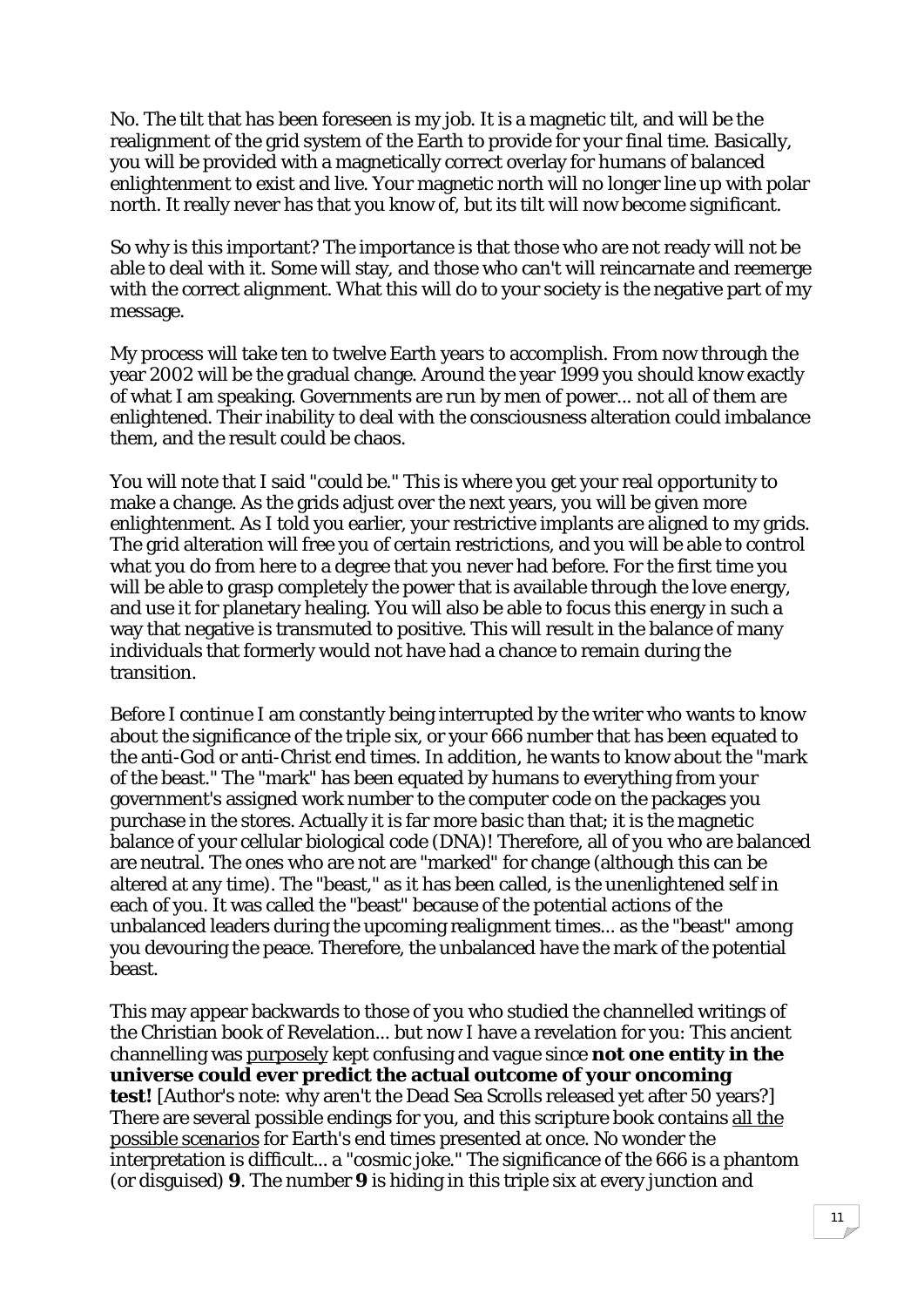represents the energy of your time now. It deals with a vibration of balance, power and love. It also signals completion. If you add the three 6 numbers, they equal 18, which adds to **9**. If you wish to multiply the resulting 9 by the power number 3 to obtain additional information about it (as you did with my name TONE earlier), you will receive 27, which also adds to **9**. If you feel the three 6's represent the number 6 times itself (or six cubed), you will obtain 216, which also adds to **9**. This 9 vibration is of those who will be balanced and remain. 666 is not the number to be feared. (There is no such thing as a number to be feared. Numbers give us important information, and are a wonderful three dimensional tool [only two dimensions of which you are now using]. They are mathematical, but they display energy.)

The significance of the three 6's together is as follows: Each 6 represents one of the three "math base six (and 12)" calculations of the Earth: (1) The first 6 is **time**. This base six system was derived from the Earth's rotation, and you have used it faithfully from its original discovery. (2) The second 6 represents the **magnetic compass system** of 360 degrees, developed again through the demands of Earth's physical properties, being circular. Note that the compass is also a "circle of 9's." Each of the eight 45-degree points add to nine. In addition the opposite headings of each of the eight added together also equal 9 (360+180; 45+225; 90+270; etc.). Why add the opposite headings? If you travel one direction for long enough, you will eventually find yourself standing in the place you left. Your path became one line that circled the globe. Its significance as a direction, therefore, must be considered by both its magnetic headings, since it now has no beginning or end. (3) The final base six system is**gravity**. When you are able to calculate it and manipulate it, you will discover it is also a base six (12) system. The specter of a human entity representing the power of darkness on Earth who had an evil number on its head was not channelled information. It therefore was created by men for men's purposes. The "anti-Christ" notion came out of the fact that the unbalanced ones will carry the unenlightened energy which is contrary to the great love messages of the master Jesus.

Remember, you must move away from any previous ideas of what the "end times" should mean to you. If you are of the Christian faith, then I would ask you to please continue to keep your eyes on Jesus the teacher, and in perfect love ask for guidance – not based in men's doctrine, but in God's wisdom. Ask and pray for discernment and peace. Love will bring you through. There is great danger now for you. Men will bring you down if you are not careful. Claim the power of love that you are so familiar with, and use it! Ask for guidance from spirit (The Holy Spirit) about the true meaning of the end times, and what you should do. Study the "Jonestown incident" in your recent history, and learn from it.

The realignment that I am creating will certainly cause things to change for all of you. As I previously mentioned, it will cause the society of Earth to change through the actions of the governments involved in making the decisions for the masses. Those countries with self-balancing economies could be affected the most. It takes mutual, collective agreement and a more than marginal trust in the leadership of a government to allow for a self-balancing economy. When these factors are removed, collapse is certain. Those of you in the first world should be on alert for this. Balanced entities will come into their power in a strong way, but they should be circumspect with economical matters. Do not trust your government's monetary systems during this change. Change your personal monetary exchange medium to the most basic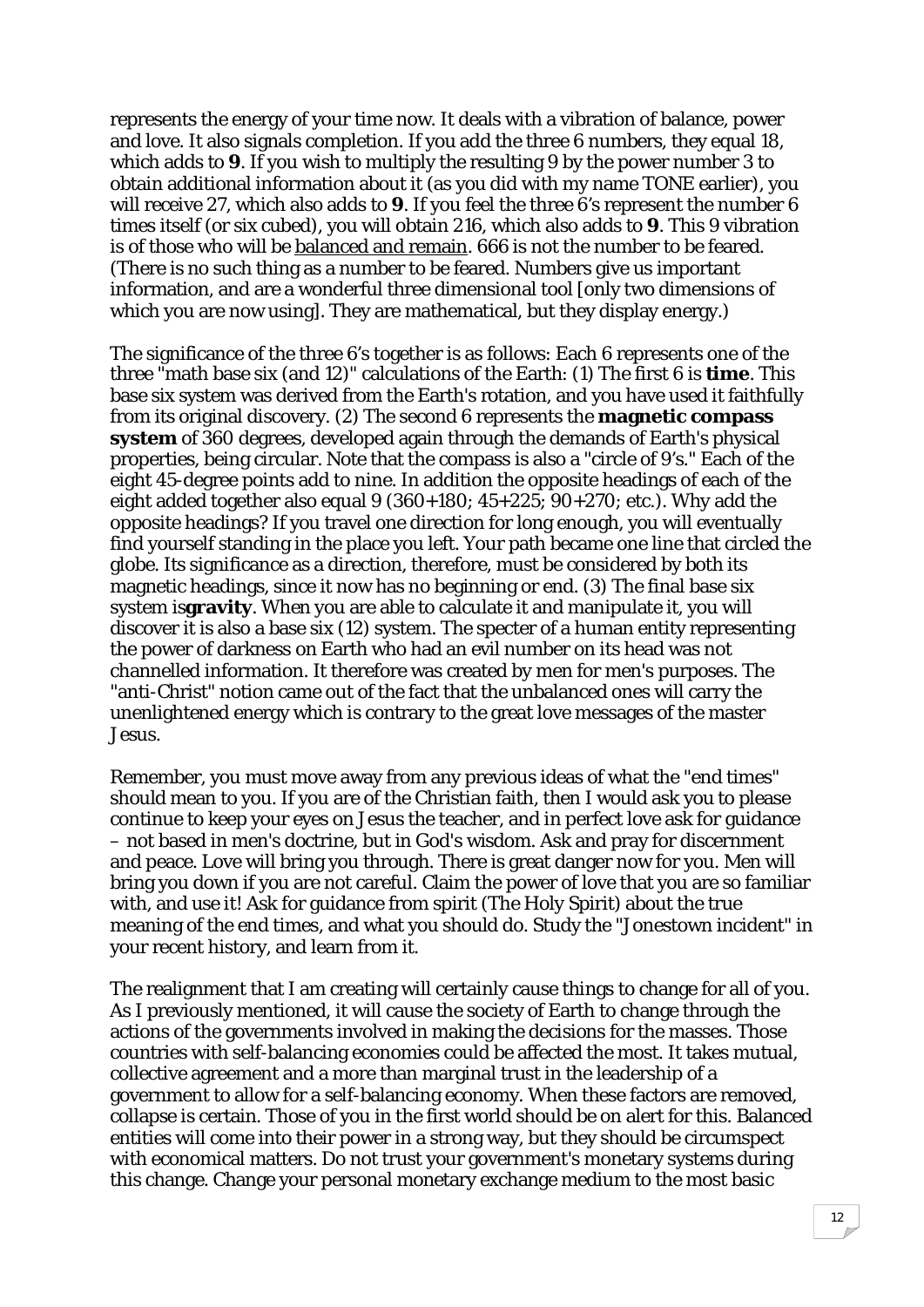form. Barter for what you can, and do not put your faith in any monetary institutions. It is not necessary for you to escape your government system, or go into hiding, unless you feel that you are actually in danger of your existence. Ride out the changes, and continue to hold on to the honorable principles that are the fair answers to how humans must organize themselves for the benefit of the most, with tolerance and love for the less.

These are safeguard suggestions, and don't necessarily signal horrible survival times ahead, or a holocaust. There is good news too: I arrived in 1989 to start my work. Without any changes in place, you had already begun to change. This is a true sign that the timing was perfect, and that you were "on course." With my primary moves in place, you reacted globally in a positive way, complementing much of the new consciousness. You must know that we celebrate you for this! There is no greater sign of enlightenment on a global level than (1) the desire for tolerance,(2) the desire for peace, and (3) the elimination of everything that gets in the way of number 1 and number 2.

Did you notice the power of **9** in the year of my arrival? The 666 with its hidden meaning foretold it. Anyone with discernment could have easily picked the beginning year of my final work with you, and many did.

You also saw a small global war take place, created solely and seemingly by an entity who was unbalanced. It was global in the sense that for the first time all nations were instantly involved, and communicating for a solution. The entity who caused the conflict is your example of exactly the kind of illogical reaction of an unenlightened (unbalanced) human to the new alignment. He was very sensitive to the changes made already, and reacted for everyone to see. This is the danger I speak of that you must correct. Notice how his action caused many, many humans to terminate their cycle. This is truly the "beast" at work, willingly devouring the peace. This is the "anti-Christ" energy I spoke of.

How can you personally stay on course? What should you do now? My next words to you are the most important of all.

**The Love Connection:**

LOVE IS POWER! Your word is inarticulate and poor for this concept. Other Earth languages at least have many kinds of words for this energy. Love is not a word, or just a feeling. It is a power source! It is energy. You can call on it, turn it off and on, store it up, send it out and focus it for many uses. It is always available and will never fail you. It is the promise of the universe! It is the common thread that runs things. It is time you started to see this... and I mean in the universal sense that it really is your time! You are at last being given permission to use and understand this power source, and you have earned it!

You may want to use the word "God-Source" instead of love to give you an understanding of the meaning of the power. We are collective, but the power source is singular. This means that we all share a common oneness that is the power. This is similar to electricity as you are familiar with it. Notice that the common element in your circuits is always the "ground." No matter what the purpose of the circuit, or the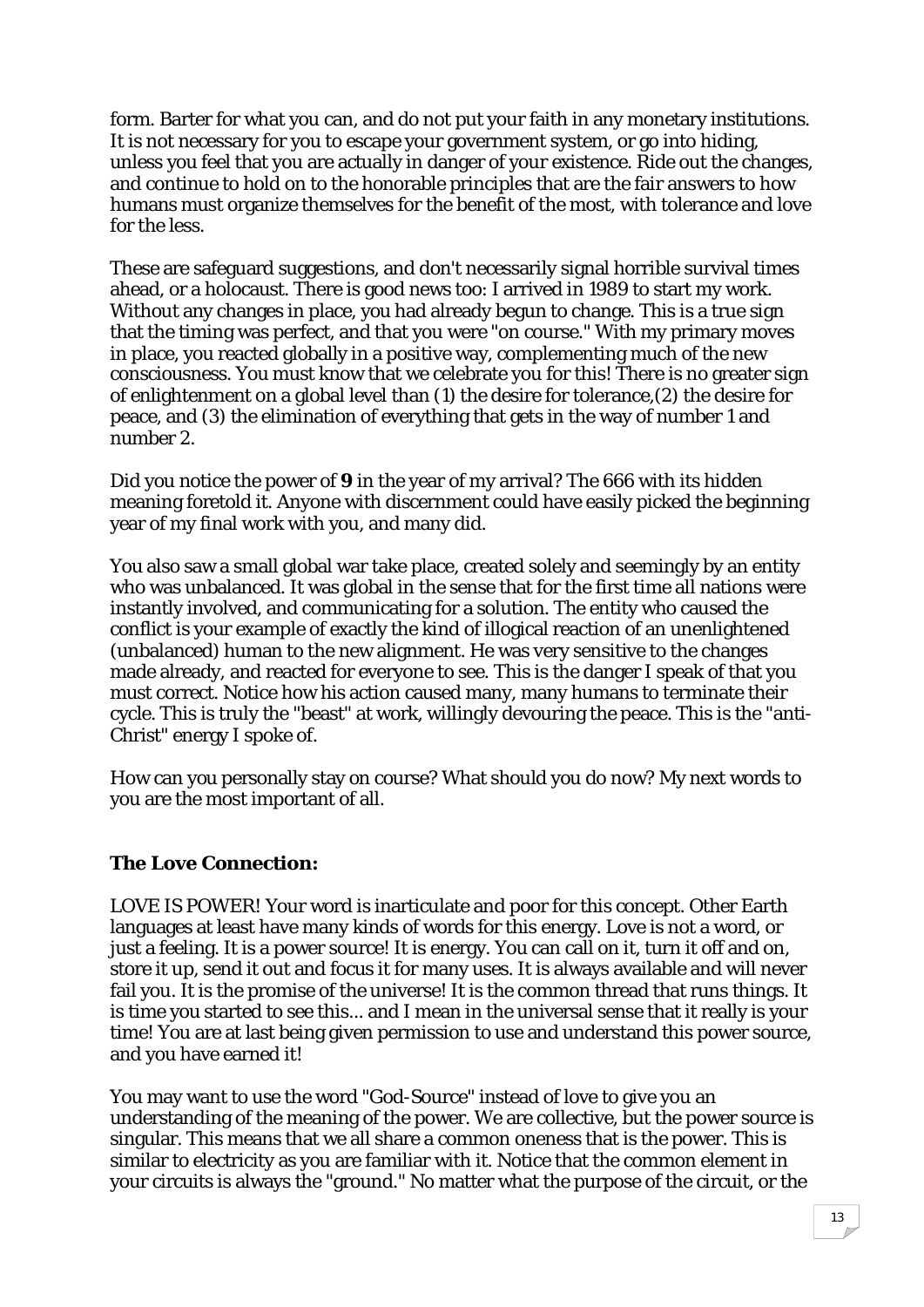strength of the circuit, it always has one return, or commonality, a oneness within a multifaceted system.

The love God-Source is the power you receive when you call upon God for anything. Any entity calling specifically, verbally or otherwise for the power of God receives this love God-Source. It is literal, and will respond appropriately. Appropriately means that it will respond within the universal correctness of the call. Enlightened, balanced individuals are especially good at calling up and focusing the love God-Source. They have always been as clear pathways through an otherwise murky and resistant veil. Most of these individuals have been religious leaders through the ages, who used love as their basis for life. Their honest love for the universe, and others around them, and their tolerance for other's process and karma, was the key to their balance. Actual knowledge of the "way things work" was (and still is) unimportant. Holy men in India, China, Syria, Israel or anywhere else, have the same connection to the power source as a Christian evangelist in a meeting in middle America.

Why do I tell you this? So you will understand that the source is singular! ... and is yours as never before. With my realignment, your spiritual side can soar! You will receive a feeling of perfect alignment, of finally coming home. This is your entity actually seeing itself for the first time for what it is: a piece of God. A piece with a name known by all, that can never be destroyed, and can never be added to or subtracted from. Can you imagine what you can do now?

## **Transmutation**

You must call upon this love God-Source to heal and balance the planet. There will be guaranteed results when you do this. You must gather with others of like balance to focus your energies for this. Make this partly meditation for the purpose of receiving instructions, and then balance it with prayer (Love source) to create the needed energy. Do not waste time setting up institutions with structures, membership and business. Keep the organization to a minimum and stress the work! This is critical.

# **Teachers**

Pay special attention to those coming into balance for the first time! There will be many, due to my work. Teach the new ones about who they are and how they can have peace of mind and how they can love themselves through the recognition of the entity they really are. Psychological balance will result with spiritual enlightenment. Make a place in your teachings for simplicity. Remember that who you are now is a result of many years of gradual discernment, and that the new ones cannot absorb this all at once. They will come because of the love they feel... drawn to the new consciousness. Always remember that your primary efforts are to teach balance through love. It is not necessary to teach them the universal "workings of things" as you know them. Let them leave in peace without forcing anything on them. They will have enough balance to continue. Some will remain with you for further training so they can join the transmutation efforts.

For the enlightened give the message of the new alignment and what it means, including all the messages contained here. Teach tolerance of the human process!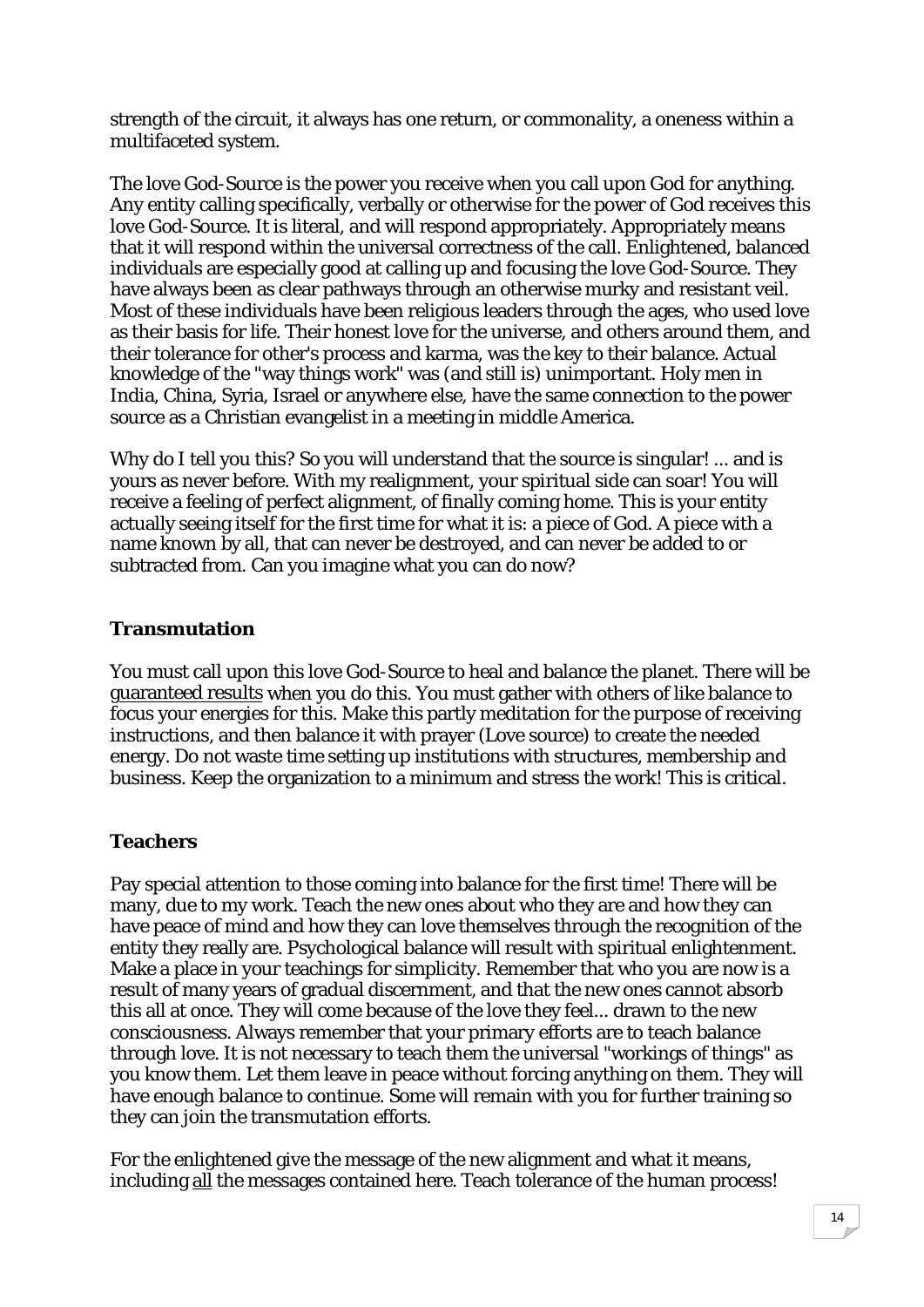This alone will create more transmutation of negative to positive than almost anything you can do. Tolerance is a result of love balance. Use the tolerance yourself to keep clear. Celebrate those other teachers who also are receiving information, and do not ever feel that you are less than any other. New information will occur simultaneous to many, and is never proprietary.

**IMPORTANT:** Teachers – your tools will not be accurate for long! Those of you involved in using any predetermined systems of universal rules and laws must adjust your charts. I will give you more information on this in the next message. Also, you must realize that your new powers for these times will allow any balanced entity to leap beyond the karmic overlay and any other predetermined magnetic birth implant. This new power is significant, and you can use it to remove obstacles in your path and to live a much longer life.

## **Healing**

Heal the sick. You are not to be denied this process, and it has been available to you for years. Many of you are doing this now, but none of you are claiming the love God-Source with the results that other religious leaders have. Show the power! Its for all. Heal the sick by balancing the organs. The love God-Source will respond if appropriate.

I have already given my partner more information on how this healing process works, but here are the basics: The best method is one-on-one. Your spiritual entity must communicate directly on a spiritual level with one other entity. There will be instant, logical communication from the clear, balanced one to the physically unbalanced one about the permission to move beyond karma and use the 'action window' available. If appropriate, the unbalanced one will receive physical balance, and will be healed. It's that simple! Remember that everything is in its place. Some will come to you for healing because it really is their moment for it. They are there by design to receive it. It is your responsibility to take your power to help fulfill their purpose. It is all interrelated. Others will come who are not ready yet. They have more work to do, and that might include remaining sick. It is not for you to know this. Take responsibility only for the healing process. Do not take responsibility for what appears to be a failed healing. This is up to God, not you. Be aware: Do not limit the healing you ask for. The love source has no limitation. It is possible to create matter where none was before... to reconnect biological pathways, or to simply balance the system for better health. Your "miracles" are logical applications of the love God-Source. They are appropriate and are scientific. When you learn about transmutation of matter, you will know what I mean. Your magic today will be the commonplace of tomorrow. Use the power!

# **Experience The Gift**

On a personal level learn to "feel" or experience the Love source at any time you wish. This is your new right. It will create the peace you will need to walk through what is to come. From your awakening in the morning to your retirement at night you can have this with you at all times. Imagine what this can mean for you! The more